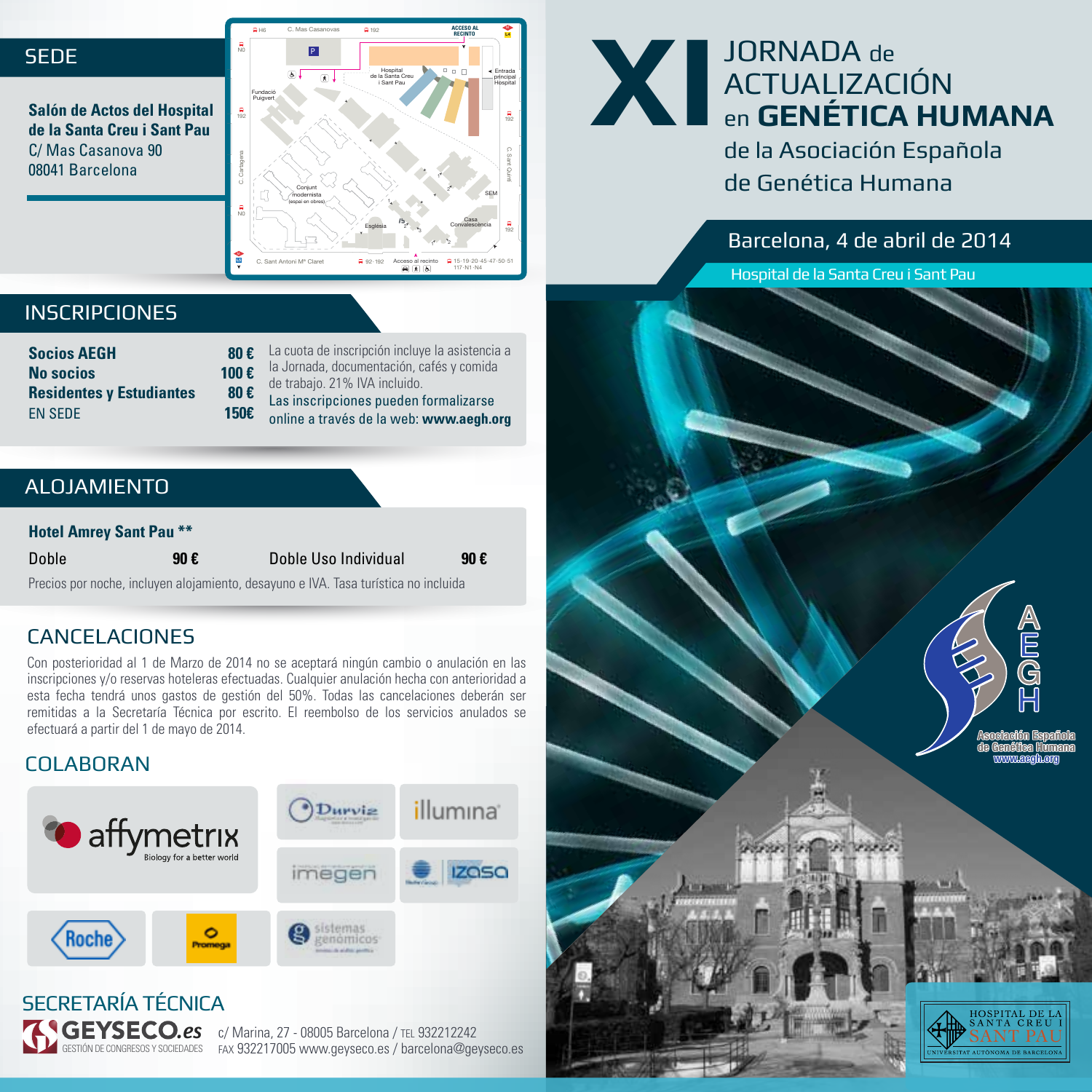### **Junta AEGH**

Juan Cruz Cigudosa Victor Volpini Jordi Perez Tur Contxi Lazaro Cristina González González Marta Rodriguez de Alba Javier García Planells Guiomar Perez

### **Comité Organizador**

Servicio de Genetica Hospital de Sant Pau U-705 CIBERER

Montserrat Baiget Pia Gallano Adriana Lasa Eduardo Tizzano

# Presentación

Los avances tecnológicos que se han producido en los últimos años en el campo de la genética humana constituyen un desafío para los genetistas y un motivo de esperanza para los pacientes. Esta Jornada reunirá expertos nacionales e internacionales para debatir la compleja interpretación de la información genómica originada por dichos avances y su aproximación al diagnóstico genético.

# Comités **Programa** Programa

# 4 de abril de 2014

| 09:40       | <b>Bienvenida</b><br>Dr. Albert Salazar<br>Gerente del Hospital de Sant Pau. Barcelona                                                                                                                       |
|-------------|--------------------------------------------------------------------------------------------------------------------------------------------------------------------------------------------------------------|
| 09:45-10:00 | <b>Inauguración</b><br>Juan Cruz Cigudosa<br>Presidente de la AEGH                                                                                                                                           |
| 10:00-12:00 | 1ª Mesa Redonda: THE GENOMIC FUTURE OF MEDICINE<br>Moderador: Eduardo Tizzano<br>Servicio de Genética, Hospital Sant Pau. Barcelona                                                                          |
| 10:00       | How Genomics change the practice of Medicine<br><b>Han Brunner</b><br>Human Genetics, Radboud University Medical Center. Nijmegen,                                                                           |
| 10:30       | The Netherlands<br><b>Personal Genomes</b><br><b>Marjolein Kriek</b><br>Center for Human and Clinical Genetics, Department of Clinical                                                                       |
| 11:00       | Genetics, Leiden University Medical Center. Leiden, The Netherlands<br>Long distance regulatory elements<br><b>Stanislas Lyonnet</b><br>Institut Imagine, Université Paris Descartes, Hôpital Necker-Enfants |
| 11:30       | Malades, París, France<br><b>Discusión</b>                                                                                                                                                                   |
| 12:00-12:30 | Pausa-Café                                                                                                                                                                                                   |
| 12:30-13:30 | Asamblea General de la AEGH (solo socios AEGH)                                                                                                                                                               |
| 13:30-14:15 | Premio al Joven Investigador                                                                                                                                                                                 |
| 14:15-15:00 | Comida                                                                                                                                                                                                       |
| 15:00-17:00 | 2 <sup>ª</sup> Mesa Redonda: ACTUALIZACIÓN DE LOS GRANDES<br><b>PROYECTOS GENOMICOS</b><br>Moderador: Adriana Lasa<br>Servicio de Genética, Hospital Sant Pau. Barcelona                                     |
| 15:00       | <b>Human Variome Project</b><br>Angel Carracedo<br>Fundación de Medicina Xenómica-SERGAS-CIBERER, Universidad de<br>Santiago. Santiago Compostela                                                            |
| 15:30       | Proyecto "1000 genomes"<br><b>Marc Via</b><br>Departamento de Psiguiatría y Psicobiología Clínica, Universitat de<br>Barcelona. Barcelona                                                                    |
| 16:00       | Proyecto "Encode"<br>Roderic Guigó<br>Coordinador del Programa de Bioinformática y<br>Genómica Centro de Regulación Genómica (CRG), Barcelona                                                                |
| 16:30       | Discusión                                                                                                                                                                                                    |
| 17:00       | Clausura de la Jornada<br><b>Montserrat Baiget</b><br>$1.10.10 \cdot 0.011$                                                                                                                                  |

Servicio de Genética, Hospital Sant Pau. Barcelona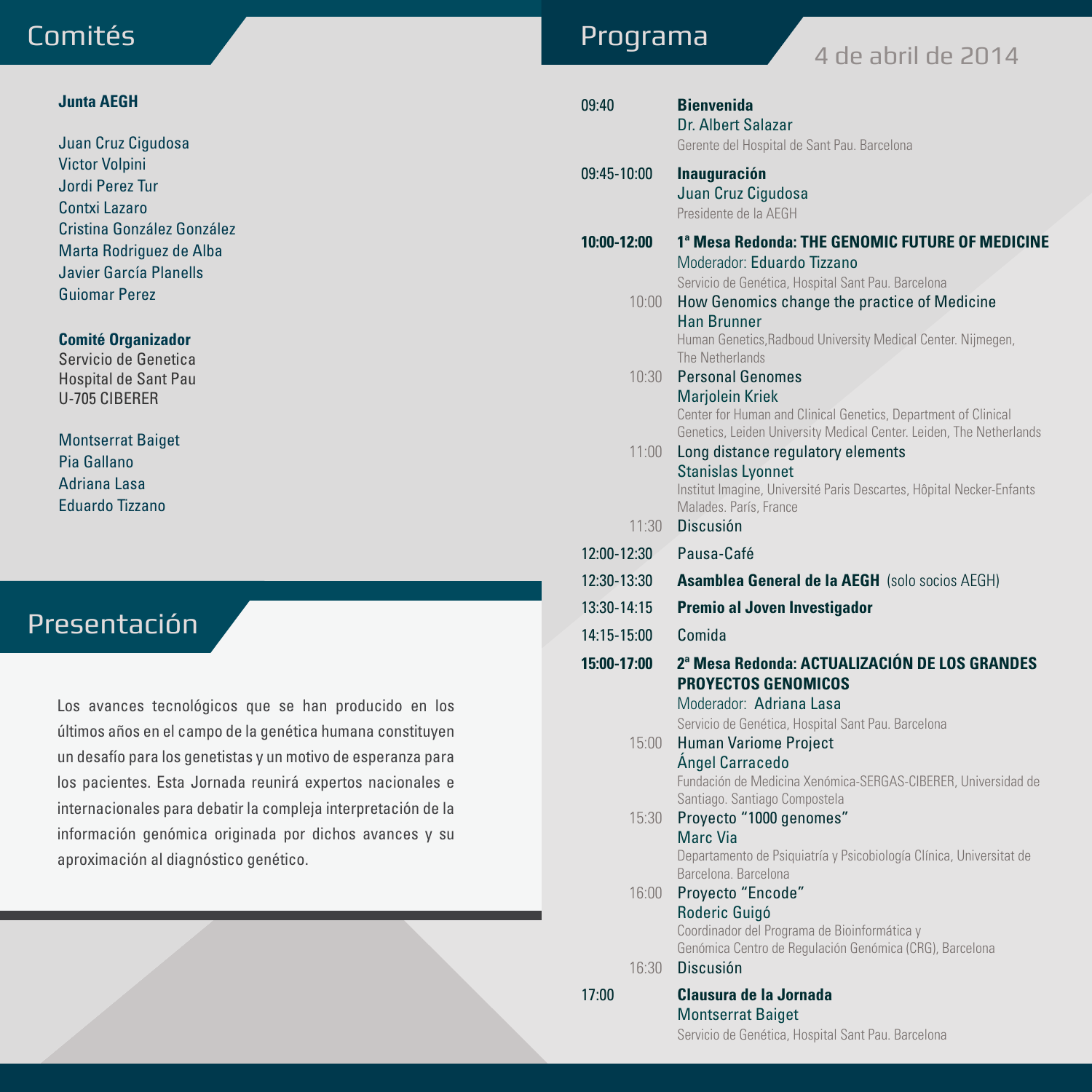### **How Genomics change the practice of Medicine** Han Brunner

Human Genetics,Radboud University Medical Center. Nijmegen, The Netherlands

Clinical exome sequencing is rapidly becoming indispensible in the analysis of patients with intellectual disability and autism. We have recently used exome sequencing of 100 patients and genome sequencing of a subset of 50 patients with intellectual disability and find that in the majority of these patients, causative de novo mutations can be detected. A number of new ID genes have been identified, some of which have recognizable phenotypes. Some patients had very small copy number variants that were reliably detected by whole genome sequencing. In others, CNVs were detectable by exome sequencing. These observations suggest that sequencing may replace arrays for the detection of structural chromosome variation.

### **Personal Genomes**

Marjolein Kriek

Center for Human and Clinical Genetics, Department of Clinical Genetics, Leiden University Medical Center. Leiden, The Netherlands

We stand today on the threshold of a new era in healthcare. Within the foreseeable future analysis of a complete patients' genome will play a prominent role in the consulting rooms of almost every medical specialist. The major hurdle, however, when implementing full genome analysis is to correctly interpret this complex data and to apply this knowledge effectively in a clinical setting.

Since 2008 onwards, the year in which it was announced that my full genome was sequenced there have been many opportunities for educational exchange with the general public, students, and medical specialists. From these contacts it became clear that while on the one hand there was much curiosity as to the possibilities of the new genetic technologies, on the other hand the general public was uncertain about the applications of these techniques. A general feeling was that genetic techniques impinge upon personal identity, and both ethical dilemmas and psychosocial consequences present significant challenges. During my talk these challenges will be discussed as well as the hurdles and the results of the data analysis of my genome over time.

### **Long distance regulatory elements** Stanislas Lyonnet

Institut Imagine, Université Paris Descartes, Hôpital Necker-Enfants Malades. París, France

One of the key discoveries of vertebrate genome sequencing was the unexpected amount of evolutionarily conserved non-coding DNA (CNCs). Interestingly, enrichment for CNCs has been demonstrated within gene deserts, close to genes known to be developmental regulators, and likely necessary for appropriate spatiotemporal gene expression during development. In that context, we will discuss a number of genomic alterations suggesting that the non-coding DNA domain to study in malformation syndromes should be much broader than traditionally investigated.

### **Proyecto "Encode"**

#### Roderic Guigó

Coordinador del Programa de Bioinformática y Genómica Centro de Regulación Genómica (CRG), Barcelona

RNA HETEROGENEITY IN THE EUKARYOTIC CELL: The unfolding of the instructions encoded in the genome is triggered by the transcription of DNA into RNA, and the subsequent processing of the resulting primary RNA transcripts into functional mature RNAs. RNA is thus the first phenotype of the genome, mediating all other phenotypic changes at the organism level caused by changes in the DNA sequence. While current technology is too primitive to provide accurate measurements of the RNA content of the cell, the recent development of Massively Parallel Sequencing Instruments has dramatically increased the resolution with which we can monitor cellular RNA. Using these instruments, the ENCODE project has surveyed the RNA content of multiple cell lines and subcellular compartments. The results of these surveys underscore pervasive transription, as well as great RNA heterogeneity between and within cells. Comparison of RNA surveys with other genome wide epigenetic surveys—such as those of binding sites for Transcription Factors, or of Histone modifications—reveals a very tightly coupling between the different pathways involved in RNA processing, transcription and splicing in particular.